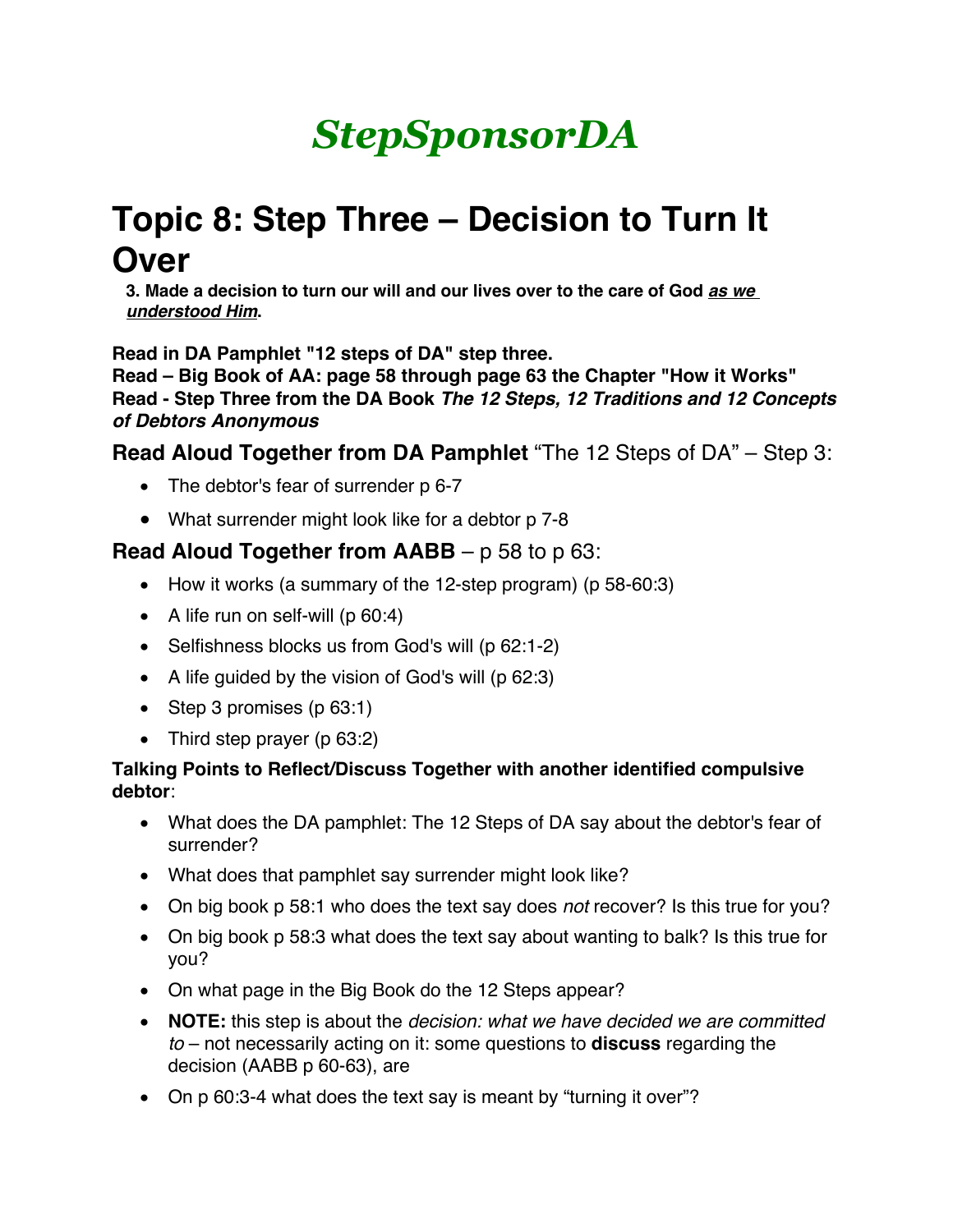- On p 61-62 which of these traits, negative & positive, do you exhibit as you attempt to manage your finances?
- Share ways you believed satisfaction & happiness come from managing money well?
- Discuss ways that running your finances & your business dealings with self-will have proven unsuccessful
- Reading from bottom of p 62 to top of p 63, what decisions are you willing to make about yourself in relation to God?

# **Read** - Step Three from the DA Book *The 12 Steps, 12 Traditions and 12 Concepts of Debtors Anonymous*

#### **Talking Points to Reflect/Discuss Together with another identified compulsive debtor**:

- P 16:1 What does the DA book: The 12 Steps of Debtors Anonymous say about the debtor's dilemma?
- P 16:2 Why will the pamphlet program (or just using the DA tools) not be sufficient to recover?
- $\bullet$  P 17:1 When longer timers work D A for a while but then decide to do it on their own, what thought processes and behaviors did they discover? What have you tried on you own? What is your experience of "going it alone?"
- P 17:2 p 18 What changes do we experience upon deciding to surrender what is left of our willpower to a Higher Power?
- P 19:1 What actions have you taken that signify your commitment to Step Three?
- P 19:3 What responses have you experienced since taking Step Three? ANSWER YES OR NO –
	- Are you convinced that a life run only on self-will can never be successful?
	- Are you ready to make God your employer?
	- § Are you willing to stay close to the God of your understanding & perform God's work well?
	- Are you willing to let God into your life to solve *all* your problems?
	- Do you have a sponsor whom you trust, speak with regularly, and with whom you are rigorously honest?
	- Have you decided to work the program of Debtors Anonymous in its entirety?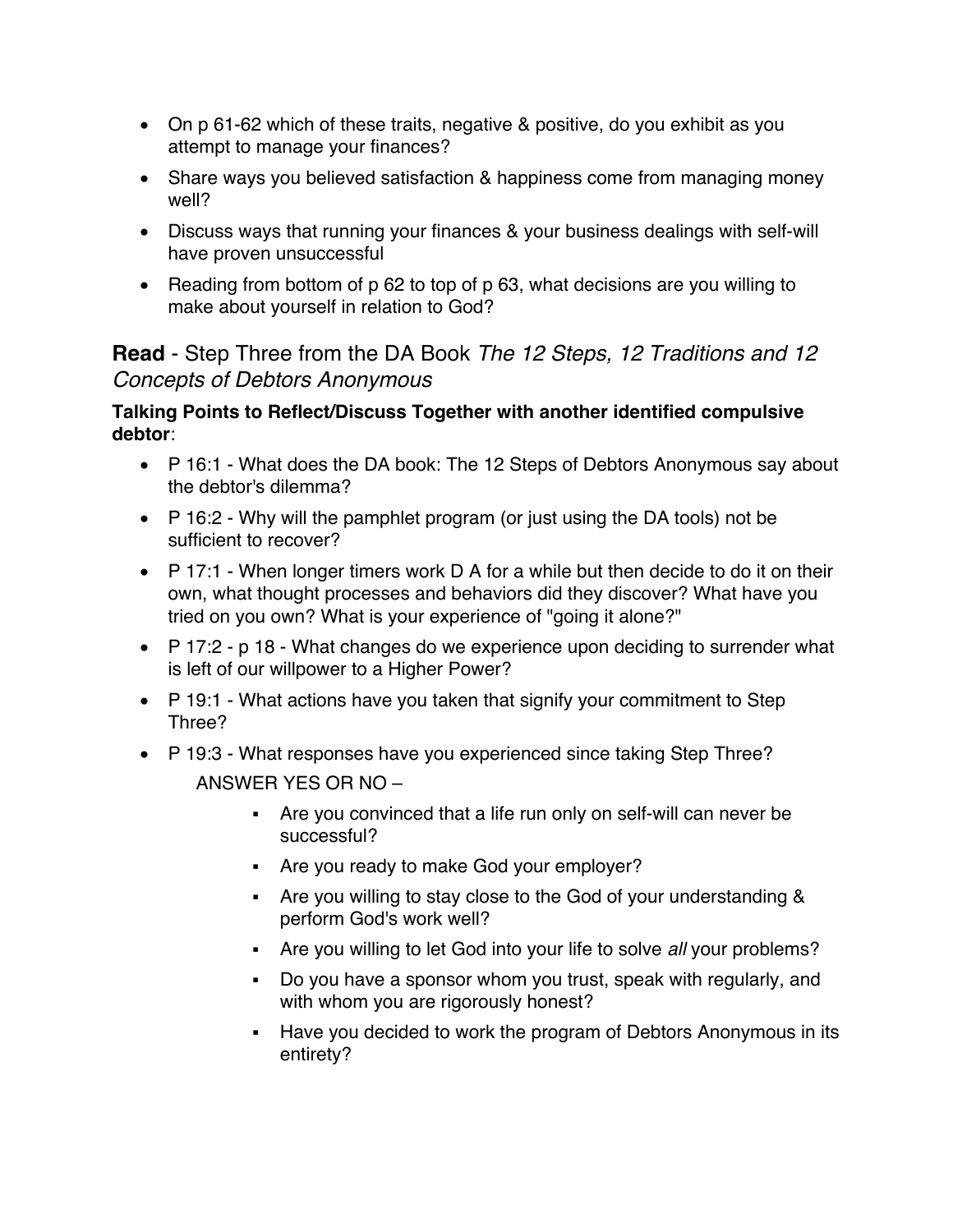- **\*\*\*SUGGESTION:** When Step 3 reading and commenting is completed, it is suggested to actually kneel and say the 3<sup>rd</sup> step prayer (p. 63) together on the step study call
- Also Pray the DA 3rd Step Prayer found on p. 19 in the booklet: The 12 Steps of Debtors Anonymous
- **LOVE YOURSELF!**
- *If, in taking steps 1,2 & 3, you uncover another addiction that is more problematic than debting, love yourself enough to consider switching or adding another 12-step program.*
- *Love yourself enough to get other outside help for the outside issue.*
- *If you are not a real compulsive debtor, love yourself enough to find another support system that solves the problem you actually have.*

# **ACTIONS**

- REVIEW the Action List from the previous session. Be current with that before going on to this week's Action List.
- Spend some time on the action items in this study each day as you can, at least 15-20 min or more. *Let whatever amount of time you have be good enough. Keep coming back.*
- PRAY the Third Step Prayers from the AA Big Book p 63 and from The 12 Steps of Debtors Anonymous p 19

#### **PRAYER CARDS**

- Get a pack of 3x5 index cards if you have not done so already
- On individual 3x5 cards, put each of the 3 daily prayers; consider making several

sets - One set for by the bed, one for your wallet, your desk, vanity mirror, car or other place you frequently look.

### **NEW DESIRE CHIP - IF YOUR LOCAL MEETING DOES THIS:**

As a symbol of your commitment to turn your willpower over to God's care and abstain from debt one day at a time, before your weekly meeting pray the third step prayer. At your meeting pick up a '24 hour' or 'desire chip.' If you have old ones, turn those in to your local meeting.

# **ACTIONS SO FAR**

**DAILY**

- One Day at a Time Abstain from New Unsecured Debt (consider setting a date for your last unsecured debt or your DA Birthday)
- Call a DA member. Ask for support maintaining your DA program work
- Read from a piece of DA or AA Literature
- Answer the study questions as indicated
- Keep a spending record as you spend